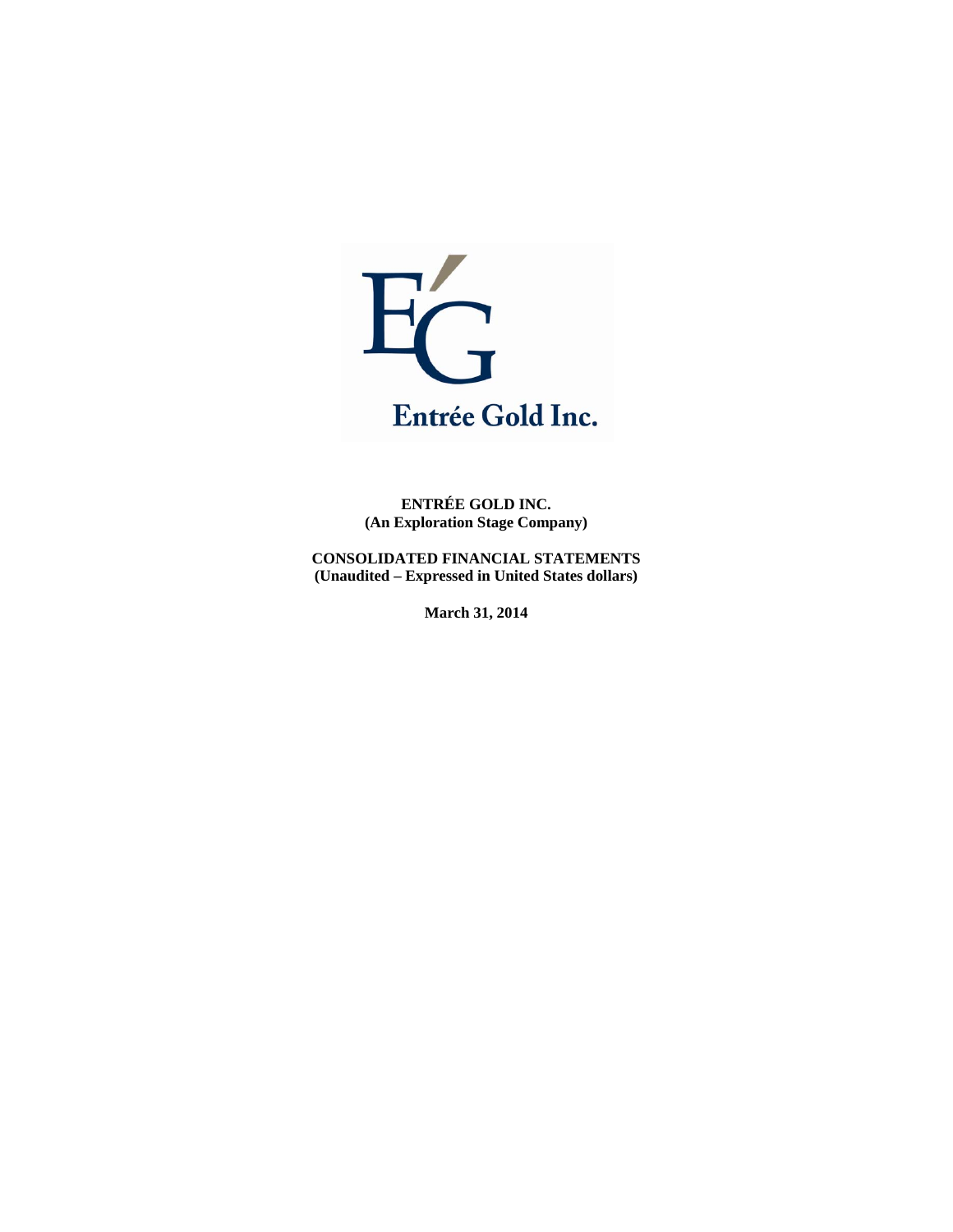(An Exploration Stage Company) CONSOLIDATED BALANCE SHEETS (Unaudited - Expressed in United States dollars)

|                                                                                                                                            | March 31,<br>2014 | December 31,<br>2013 |
|--------------------------------------------------------------------------------------------------------------------------------------------|-------------------|----------------------|
| <b>ASSETS</b>                                                                                                                              |                   |                      |
| <b>Current</b>                                                                                                                             |                   |                      |
| Cash and cash equivalents (Note 4)                                                                                                         | \$<br>44,440,659  | \$<br>46,701,216     |
| Receivables                                                                                                                                | 19,889            | 203,346              |
| Prepaid expenses                                                                                                                           | 582,778           | 751,140              |
| Total current assets                                                                                                                       | 45,043,326        | 47,655,702           |
| Equipment (Note 6)                                                                                                                         | 263,163           | 288,943              |
| Mineral property interests (Note 7)                                                                                                        | 46,965,221        | 48,806,565           |
| Reclamation deposits                                                                                                                       | 408,459           | 491,808              |
| Other assets                                                                                                                               | 103,881           | 152,087              |
| <b>Total assets</b>                                                                                                                        | \$<br>92,784,050  | \$<br>97,395,105     |
| <b>LIABILITIES AND STOCKHOLDERS' EQUITY</b>                                                                                                |                   |                      |
| <b>Current</b>                                                                                                                             |                   |                      |
| Accounts payable and accrued liabilities                                                                                                   | \$<br>1,764,399   | \$<br>1,261,206      |
| Loans payable to Oyu Tolgoi LLC (Note 8)                                                                                                   | 6,035,948         | 5,978,133            |
| Deferred revenue (Note 9)                                                                                                                  | 36,218,219        | 37,638,211           |
| Deferred income tax liabilities                                                                                                            | 6,564,718         | 7,340,516            |
| <b>Total liabilities</b>                                                                                                                   | 50,583,284        | 52,218,066           |
| <b>Stockholders' equity</b>                                                                                                                |                   |                      |
| Common stock, no par value, unlimited number authorized, (Note 10)<br>146,734,385 (December 31, 2013 - 146,734,385) issued and outstanding | 177,065,075       | 177,065,075          |
| Additional paid-in capital                                                                                                                 | 20,095,161        | 20,095,161           |
| Accumulated other comprehensive income (Note 13)                                                                                           | (1,230,673)       | 465,615              |
| Accumulated deficit during the exploration stage                                                                                           | (153, 728, 797)   | (152, 448, 812)      |
| Total stockholders' equity                                                                                                                 | 42,200,766        | 45,177,039           |
| Total liabilities and stockholders' equity                                                                                                 | \$<br>92,784,050  | \$<br>97,395,105     |

 **Nature and continuance of operations** (Note 1)

 **Commitments and contingencies** (Note 15)

#### **Subsequent events** (Note 17)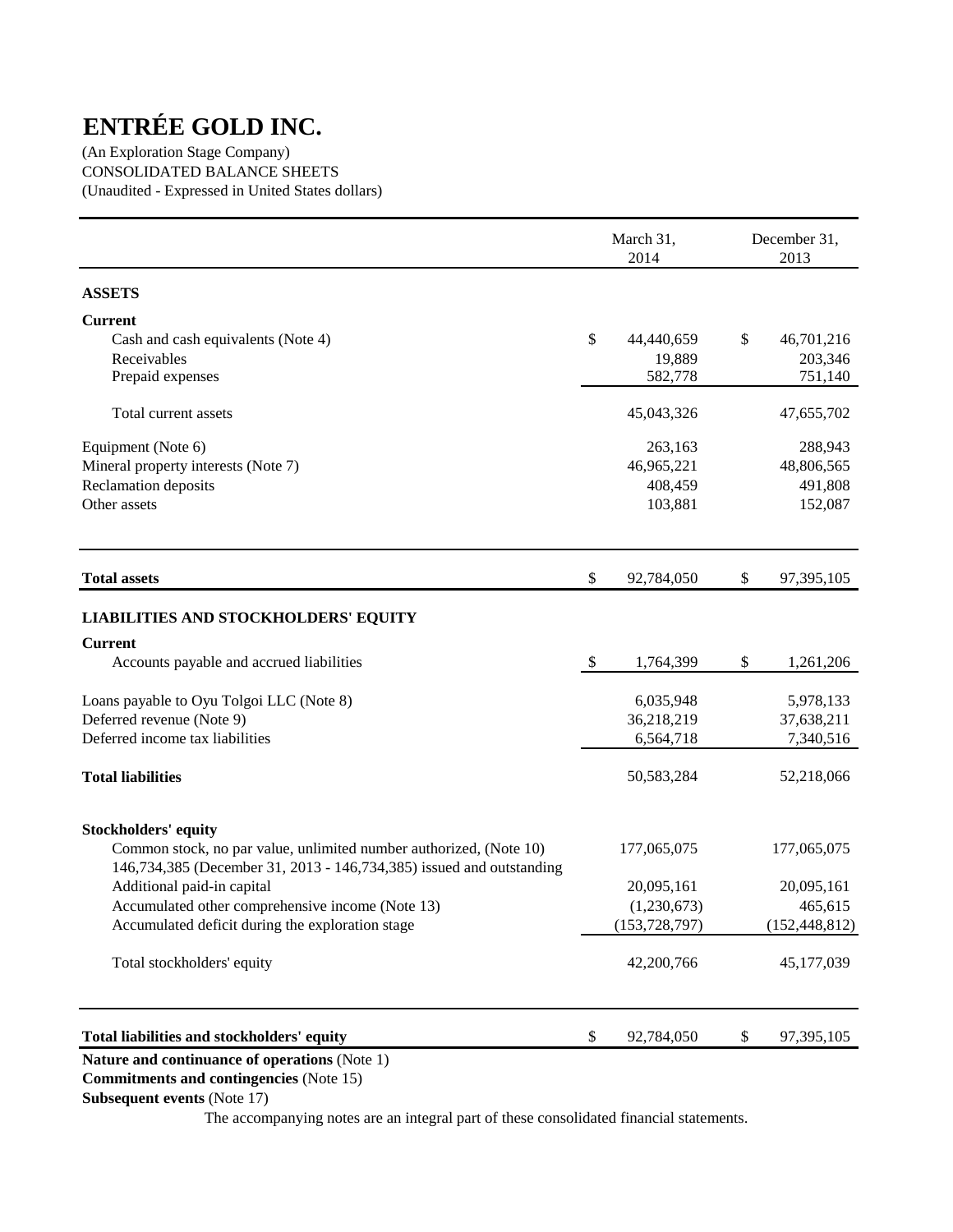(An Exploration Stage Company) CONSOLIDATED STATEMENTS OF OPERATIONS AND COMPREHENSIVE LOSS (Unaudited - Expressed in United States dollars)

|                                                      | Three Months<br>Ended<br>March 31,<br>2014 |              | Three Months<br>Ended<br>March 31,<br>2013 | Inception<br>(July 19,1995) to<br>March 31,<br>2014 |
|------------------------------------------------------|--------------------------------------------|--------------|--------------------------------------------|-----------------------------------------------------|
|                                                      |                                            |              |                                            |                                                     |
| <b>EXPENSES</b>                                      |                                            |              |                                            |                                                     |
| Exploration (Note 7)                                 | \$<br>1,564,146                            | <sup>S</sup> | 1,603,790                                  | \$<br>100,656,815                                   |
| General and administration                           | 1,144,090                                  |              | 2,773,496                                  | 61,129,601                                          |
| Consultancy and advisory fees                        | 285,672                                    |              | 986,926                                    | 2,226,802                                           |
| Impairment of mineral property interests             |                                            |              |                                            | 1,455,483                                           |
| Depreciation                                         | 17,675                                     |              | 28,836                                     | 1,547,683                                           |
| Gain on sale of mineral property interests           |                                            |              |                                            | (2, 131, 329)                                       |
| Foreign exchange gain                                | (1,071,457)                                |              | (117, 684)                                 | (2,103,460)                                         |
| <b>Loss from operations</b>                          | (1,940,126)                                |              | (5,275,364)                                | (162, 781, 595)                                     |
| Gain on sale of investments                          |                                            |              |                                            | 3,326,275                                           |
| Interest income                                      | 83,226                                     |              | 63,566                                     | 6,018,090                                           |
| Interest expense (Note 5)                            | (64, 861)                                  |              | (64, 256)                                  | (779, 632)                                          |
| Loss from equity investee (Note 5)                   | (20, 792)                                  |              | (112, 929)                                 | (5,097,628)                                         |
| Fair value adjustment of asset                       |                                            |              |                                            |                                                     |
| backed commercial paper                              |                                            |              |                                            | (2,184,967)                                         |
| Loss from operations before income taxes             | (1,942,553)                                |              | (5,388,983)                                | (161, 499, 457)                                     |
| Current income tax expense                           | (113, 230)                                 |              |                                            | (584, 532)                                          |
| Deferred income tax recovery                         | 775,798                                    |              | 297,139                                    | 8,355,192                                           |
| <b>Net loss</b>                                      | \$<br>(1,279,985)                          | $\mathbb{S}$ | (5,091,844)                                | \$<br>(153, 728, 797)                               |
|                                                      |                                            |              |                                            |                                                     |
| Comprehensive loss:                                  |                                            |              |                                            |                                                     |
| Net loss                                             | \$<br>$(1,279,985)$ \$                     |              | $(5,091,844)$ \$                           | (153, 728, 797)                                     |
| Foreign currency translation adjustment (Note 13)    | (1,696,288)                                |              | (583, 198)                                 | (1,230,673)                                         |
| <b>Comprehensive loss:</b>                           | \$<br>(2,976,273)                          | $\mathbb{S}$ | $(5,675,042)$ \$                           | (154, 959, 470)                                     |
|                                                      |                                            |              |                                            |                                                     |
| Basic and diluted net loss per share                 | \$<br>$(0.01)$ \$                          |              | (0.04)                                     |                                                     |
| Weighted average number of common shares outstanding | 146,734,385                                |              | 135,028,036                                |                                                     |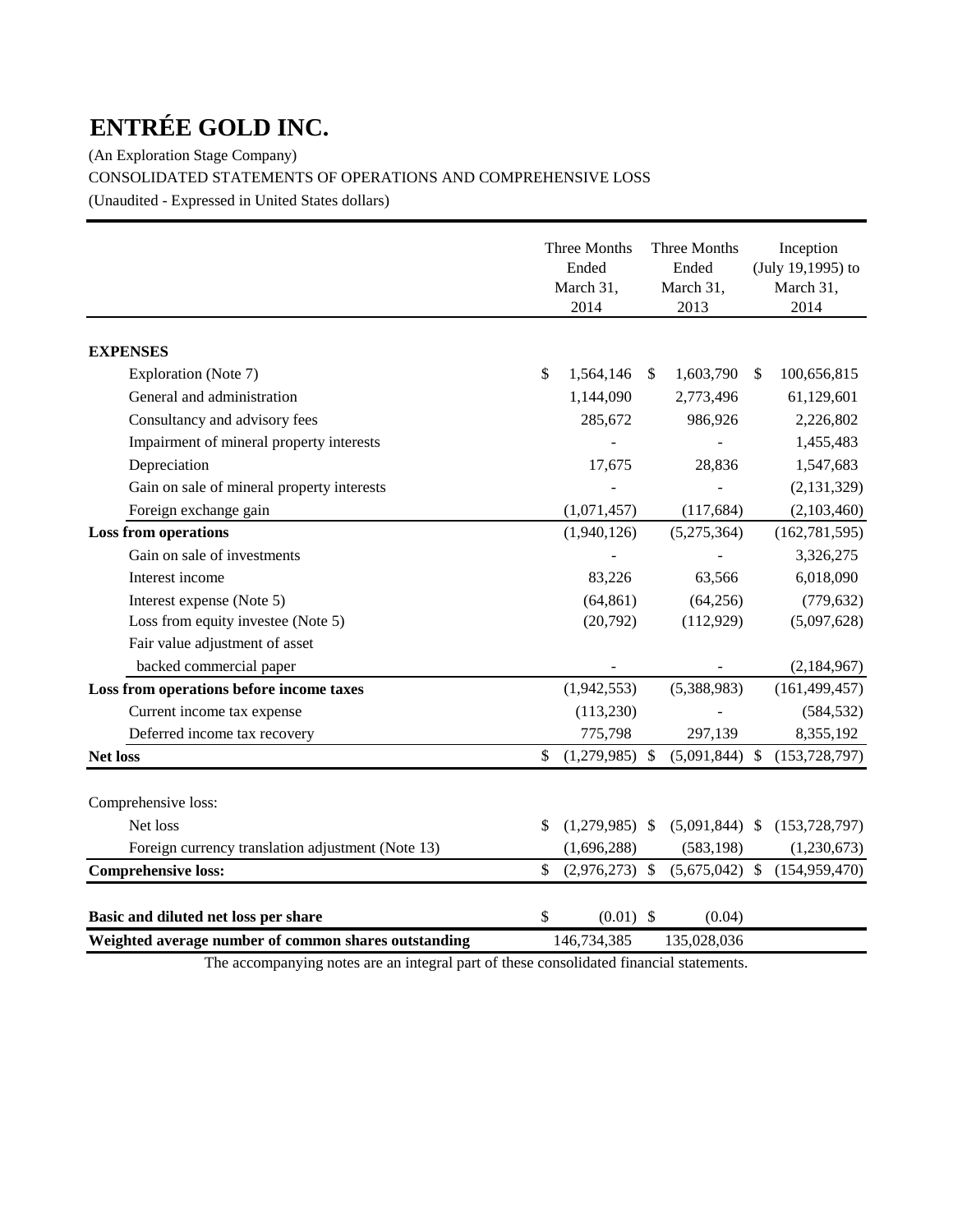(An Exploration Stage Company) CONSOLIDATED STATEMENT OF STOCKHOLDERS' EQUITY (Unaudited - Expressed in United States dollars)

 Number ofShares Common Stock Additional Paid-in Capital Accumulated Other Comprehensive Income Accumulated Deficit During the Exploration Stage Total Stockholders' Equity **Balance, March 31, 2013** 177,065,075 \$ 19,683,244 \$ 2,669,821 \$ (146,118,631) \$ 53,299,509 Shares issued: Stock-based compensation and the state of  $\sim$ - 22,257 - 42,257 - 42,257 - 52,257 - 52,257 - 52,257 - 42,257 - 42,257 - 42,257 - 42,257 - 42,257 - 42,257 - 42,257 Foreign currency translation adjustment and the state of the state of the state of the state of the state of the state of the state of the state of the state of the state of the state of the state of the state of the state - (1,740,015) - (1,740,015) - (1,740,015) - (1,740,015) Net loss -- <sup>-</sup> (2,275,617) (2,275,617) (2,275,617) **Balance, June 30, 2013 177,065,075 5 177,065,075 \$ 19,725,501 \$ 929,806 \$** (148,394,248) **\$ 49,326,134** Foreign currency translation adjustment 1,099,467 and 1,099,467 and 1,099,467 and 1,099,467 and 1,099,467 Net loss - - - - (2,930,602) (2,930,602) **Balance, September 30, 2013** 177,065,075 \$ 177,065,075 \$ 19,725,501 \$ 2,029,273 \$ (151,324,850) \$ 47,494,999 Shares issued:Stock-based compensation  $369,660$   $369,660$   $369,660$   $369,660$   $369,660$   $369,660$ Foreign currency translation adjustment  $\overline{\phantom{a}}$ - (1,563,658) - (1,563,658) - (1,563,658) - (1,563,658) Net loss - 1995년 - 대한민국의 대한민국의 대한민국의 대한민국의 대한민국의 대한민국의 대한민국의 대한민국의 대한민국의 대한민국의 대한민국의 대한민국의 대한민국의 대한민국의 대한민국의 대한민국의 대한민국 - - - (1,123,962) (1,123,962) **Balance, December 31, 2013** 1992 1146,734,385 177,065,075 **\$** 20,095,161 \$ 465,615 \$ (152,448,812) \$ 45,177,039 Foreign currency translation adjustment (1,696,288) (1,696,288) (1,696,288) (1,696,288) Net loss (1,279,985) (1,279,985) (1,279,985) **Balance, March 31, 2014 177,065,075 \$** 177,065,075 **\$** 20,095,161 **\$** (1,230,673) **\$** (153,728,797) **\$** 42,200,766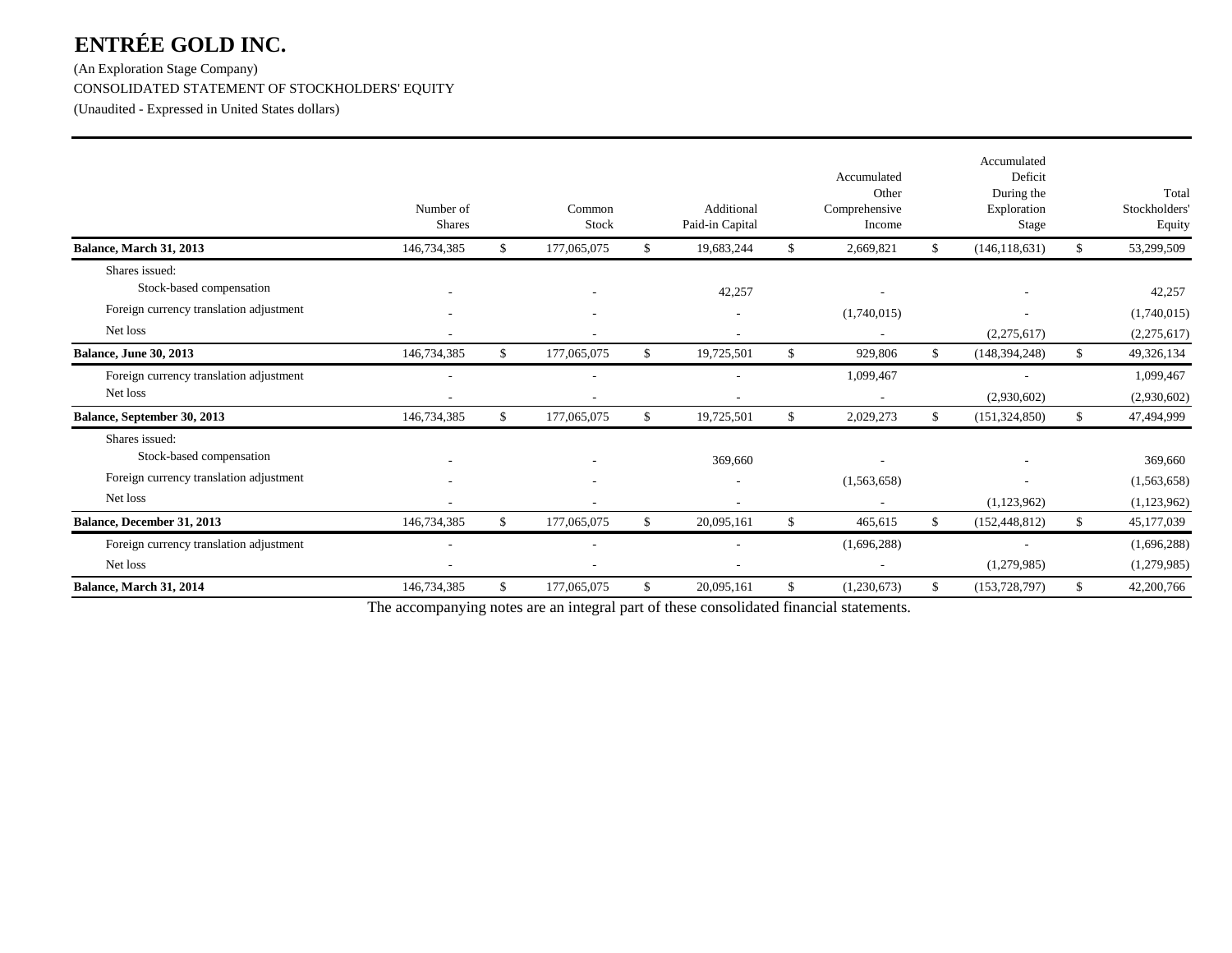(An Exploration Stage Company) CONSOLIDATED STATEMENTS OF CASH FLOWS (Unaudited - Expressed in United States dollars)

|                                                                              | Three Months<br>Ended                    | Three Months<br>Ended                    | Inception<br>(July 19, 1995) to |
|------------------------------------------------------------------------------|------------------------------------------|------------------------------------------|---------------------------------|
|                                                                              | March 31,                                | March 31,                                | March 31,                       |
|                                                                              | 2014                                     | 2013                                     | 2014                            |
| <b>CASH FLOWS FROM OPERATING ACTIVITIES</b>                                  |                                          |                                          |                                 |
| Net loss<br>Items not affecting cash:                                        | (1,279,985)                              | \$ (5,091,844) \$ (153,728,797)          |                                 |
| Depreciation                                                                 | 17,675                                   | 28,836                                   | 1,547,683                       |
| Stock-based compensation                                                     |                                          | 1,010,380                                | 24,176,057                      |
| Loss from equity investee                                                    | 20.792                                   | 112,929                                  | 5,097,628                       |
| Interest expense                                                             | 64,861                                   | 64,256                                   | 779,632                         |
| Deferred income tax recovery                                                 | (775, 798)                               | (297, 139)                               | (8,355,192)                     |
| Gain on sale of mineral property interests                                   | ÷                                        | ÷,                                       | (2,131,329)                     |
| Impairment of mineral property interests                                     | ÷,                                       |                                          | 1,455,483                       |
| Gain on sale of investments                                                  | ÷.                                       |                                          | (3,326,275)                     |
| Fair value adjustment of asset backed                                        |                                          |                                          |                                 |
| commercial paper                                                             |                                          |                                          | 2,332,531                       |
| Escrow shares compensation                                                   |                                          |                                          | 2,001,832                       |
| Mineral property interest paid in                                            |                                          |                                          |                                 |
| stock and warrants                                                           |                                          |                                          | 4,052,698                       |
| Other items not affecting cash                                               | (1,075,614)                              | 156,888                                  | (2,016,902)                     |
| Changes in assets and liabilities:                                           |                                          |                                          |                                 |
| Receivables                                                                  | 176,426                                  | 24,522                                   | 61,580                          |
| Prepaid expenses                                                             | 140,535                                  | 129,861                                  | (535, 274)                      |
| Other assets                                                                 | 14,609                                   | 7,951                                    | 33,930                          |
| Accounts payable and accrued liabilities                                     | 552,784                                  | 270,919                                  | 1,590,788                       |
| Deposit on metal credit delivering obligation                                | ÷.                                       | 40,000,000                               | 40,000,000                      |
| Net cash provided by (used in) operating activities                          | (2,143,715)                              | 36,417,559                               | (86,963,927)                    |
| <b>CASH FLOWS FROM FINANCING ACTIVITIES</b>                                  |                                          |                                          |                                 |
| Proceeds from issuance of capital stock                                      |                                          | 9,722,897                                | 140,726,891                     |
| Share issue costs                                                            | ÷,                                       | (86, 636)                                | (4,952,907)                     |
| Net cash provided by financing activities                                    | ÷                                        | 9,636,261                                | 135,773,984                     |
|                                                                              |                                          |                                          |                                 |
| <b>CASH FLOWS FROM INVESTING ACTIVITIES</b>                                  |                                          |                                          |                                 |
| Mineral property interests                                                   |                                          |                                          | (4,954,610)                     |
| Reclamation deposits                                                         | 83,428                                   |                                          | (220, 542)                      |
| Acquisition of equipment                                                     | (2, 841)                                 | (1,130)                                  | (2,134,076)                     |
| Proceeds from sale of royalty interest                                       | $\overline{\phantom{a}}$                 | 5,000,000                                | 5,000,000                       |
| Proceeds from sale of mineral property interests<br>Purchase of asset backed | ä,                                       | ÷,                                       | 2,048,197                       |
| commercial paper                                                             |                                          |                                          | (4,031,122)                     |
| Acquisition of PacMag Metals Limited                                         |                                          |                                          | (7,465,495)                     |
| Cash acquired on acquisition                                                 |                                          |                                          | 837,263                         |
| Proceeds from sale of investments                                            |                                          |                                          | 5,734,895                       |
| Net cash provided by (used in) investing activities                          | 80,587                                   | 4,998,870                                | (5, 185, 490)                   |
| Effect of foreign currency translation on cash and                           |                                          |                                          |                                 |
| cash equivalents                                                             | (197, 429)                               | (200, 257)                               | 816,092                         |
| Change in cash and cash equivalents                                          |                                          |                                          |                                 |
| during the period                                                            | (2,260,557)                              | 50,852,433                               | 44,440,659                      |
| Cash and cash equivalents, beginning of period                               | 46,701,216                               | 4,255,508                                |                                 |
| Cash and cash equivalents, end of period                                     | \$44,440,659                             | \$55,107,941                             | \$<br>44,440,659                |
| Cash paid for interest during the period                                     | \$                                       | \$                                       | \$                              |
| Cash paid for income taxes during the period                                 | $\mathbb{S}$<br>$\overline{\phantom{a}}$ | $\mathbb{S}$<br>$\overline{\phantom{a}}$ | \$<br>(152, 190)                |

Supplemental disclosure with respect to cash flows (Note 14)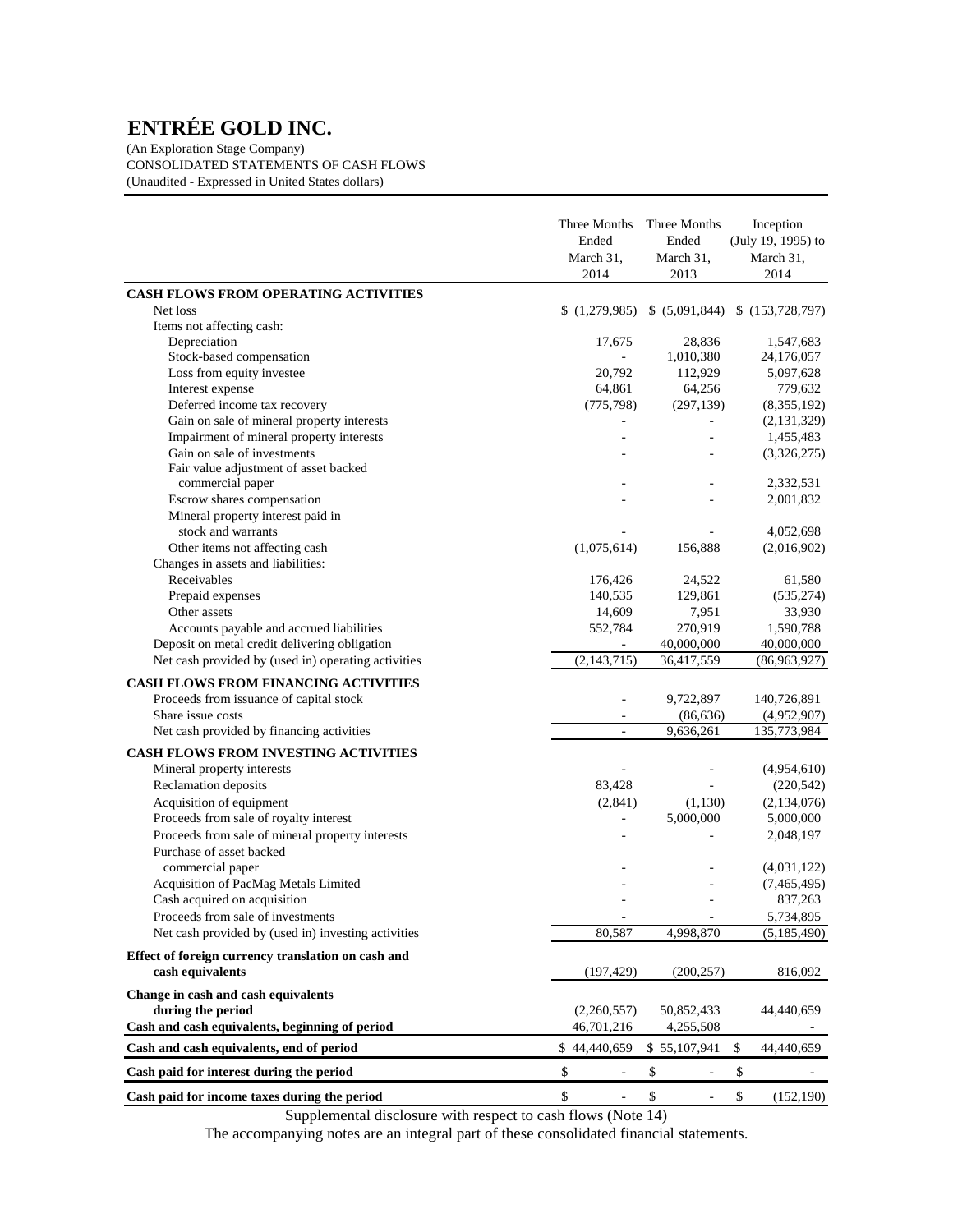#### **1. NATURE AND CONTINUANCE OF OPERATIONS**

Entrée Gold Inc. was incorporated under the laws of the Province of British Columbia on July 19, 1995 and continued under the laws of the Yukon Territory on January 22, 2003. On May 27, 2005, Entrée Gold Inc. changed its governing jurisdiction from the Yukon Territory to British Columbia by continuing into British Columbia under the *Business Corporations Act* (British Columbia). The principal business activity of Entrée Gold Inc., together with its subsidiaries (collectively referred to as the "Company"), is the exploration of mineral property interests. To date, the Company has not generated significant revenues from its operations and is considered to be in the exploration stage.

All amounts are expressed in United States dollars, except for certain amounts denoted in Canadian dollars ("C\$"), and Australian dollars ("A\$").

These consolidated financial statements have been prepared on the assumption that the Company will be able to realize its assets and discharge its liabilities in the normal course of business. The Company currently earns no operating revenues. Continued operations of the Company are dependent upon the Company's ability to secure additional equity capital or receive other financial support, and in the longer term to generate profits from business operations. Management believes that the Company has sufficient working capital to maintain its operations for the next fiscal year.

#### **2. BASIS OF PRESENTATION**

The interim period financial statements have been prepared by the Company in conformity with generally accepted accounting principles in the United States of America. The preparation of financial data is based on accounting principles and practices consistent with those used in the preparation of annual financial statements, and in the opinion of management these financial statements contain all adjustments necessary (consisting of normally recurring adjustments) to present fairly the financial information contained therein. Certain information and footnote disclosure normally included in the financial statements prepared in conformity with generally accepted accounting principles in the United States of America have been condensed or omitted. These interim period statements should be read together with the most recent audited financial statements and the accompanying notes for the year ended December 31, 2013. The results of operations for the three months ended March 31, 2014 are not necessarily indicative of the results to be expected for the year ending December 31, 2014.

#### **3. SIGNIFICANT ACCOUNTING POLICIES**

These consolidated financial statements follow the same significant accounting principles as those outlined in the notes to the audited consolidated financial statements for the year ended December 31, 2013.

#### **4. CASH AND CASH EQUIVALENTS**

Cash and cash equivalents consist of cash at bank and in hand of \$44,440,659 as at March 31, 2014 (December 31, 2013 - \$46,701,216).

#### **5. LONG-TERM INVESTMENTS**

#### *Equity Method Investment*

The Company accounts for its interest in a joint venture with Oyu Tolgoi LLC ("OTLLC"), a company owned 66% by Turquoise Hill Resources Ltd. (formerly Ivanhoe Mines Ltd.) ("Turquoise Hill") and 34% by the Government of Mongolia (Note 7), as a 20% equity investment. The Company's share of the loss of the joint venture is \$20,792 for the three months ended March 31, 2014 (March 31, 2013 - \$112,929) plus accrued interest expense of \$64,861 for the three months ended March 31, 2014 (March 31, 2013 - \$64,256).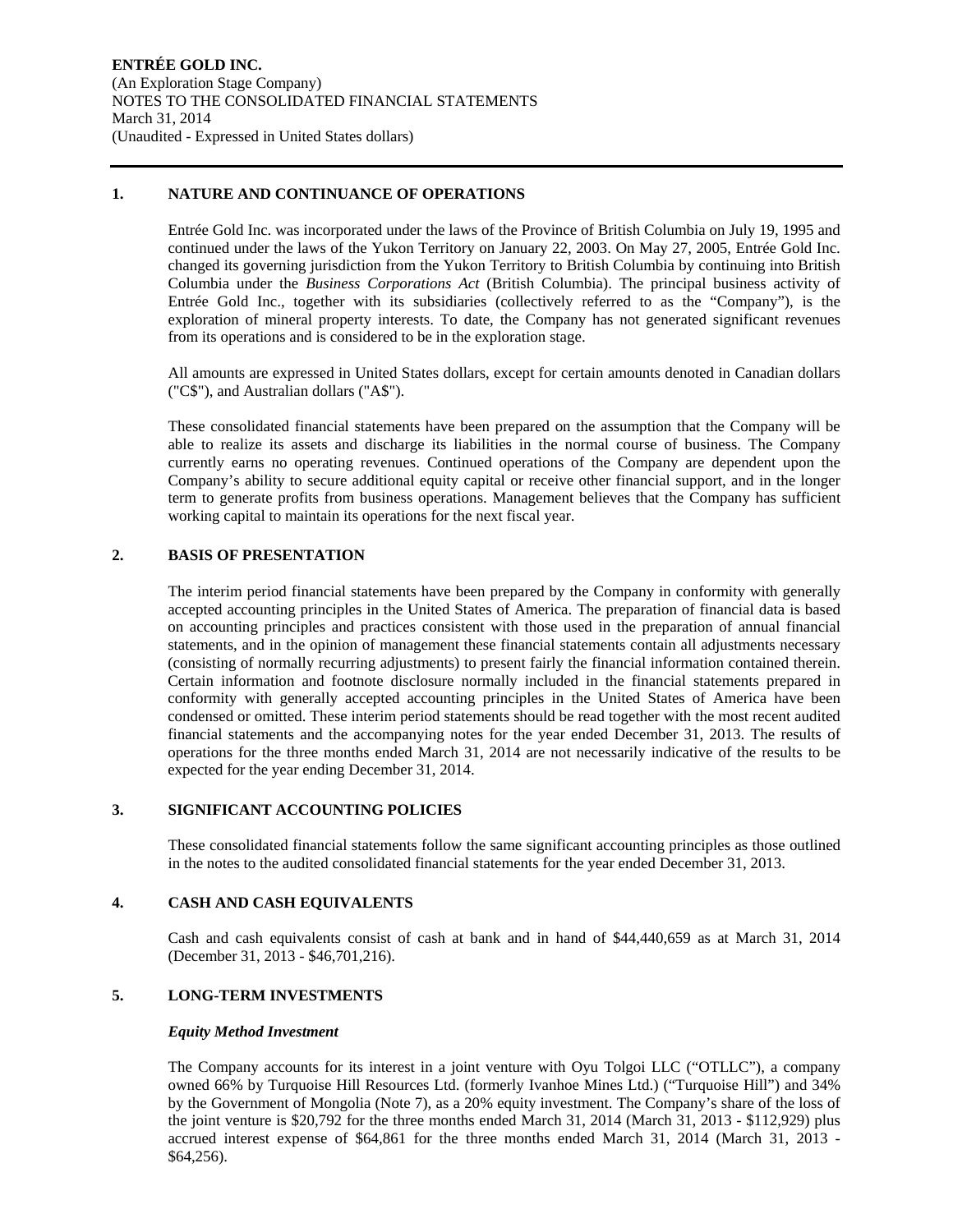#### **6. EQUIPMENT**

|                    |              | March 31, 2014 |           |               | December 31, 2013 |           |
|--------------------|--------------|----------------|-----------|---------------|-------------------|-----------|
|                    |              | Accumulated    | Net Book  |               | Accumulated       | Net Book  |
|                    | Cost         | Depreciation   | Value     | Cost          | Depreciation      | Value     |
|                    |              |                |           |               |                   |           |
| Office equipment   | 88.584<br>S. | S<br>63.017    | \$25,567  | 92,057<br>\$. | \$64,123          | \$27,934  |
| Computer equipment | 444,936      | 344,982        | 99.954    | 459,426       | 349,636           | 109,790   |
| Field equipment    | 242,112      | 145,045        | 97,067    | 251,604       | 144,786           | 106,818   |
| <b>Buildings</b>   | 237,239      | 196,664        | 40,575    | 246,540       | 202,139           | 44,401    |
|                    | \$1,012,871  | \$749.708      | \$263,163 | \$1,049,627   | \$760.684         | \$288,943 |

#### **7. MINERAL PROPERTY INTERESTS**

Title to mineral property interests involves certain inherent risks due to the difficulties of determining the validity of certain claims as well as the potential for problems arising from the frequently ambiguous conveyancing history characteristic of many mineral property interests. The Company has investigated title to its mineral property interests and, except as otherwise disclosed below, to the best of its knowledge, title to the mineral property interests is in good standing.

#### *Material Properties*

The Company's two principal assets are its interest in the Lookout Hill property in Mongolia, and the Ann Mason project (the "Ann Mason Project") in Nevada.

#### **Lookout Hill, Mongolia**

The Lookout Hill property in the South Gobi region of Mongolia is comprised of two mining licences, Shivee Tolgoi and Javhlant, granted by the Mineral Resources Authority of Mongolia ("MRAM") in October 2009. Title to the two licences is held by the Company.

In October 2004, the Company entered into an arm's-length Equity Participation and Earn-In Agreement (the "Earn-In Agreement") with Turquoise Hill. Under the Earn-In Agreement, Turquoise Hill agreed to purchase equity securities of the Company, and was granted the right to earn an interest in what is now the eastern portion of the Shivee Tolgoi mining licence and all of the Javhlant mining licence (together the "Joint Venture Property"). Most of Turquoise Hill's rights and obligations under the Earn-In Agreement were subsequently assigned by Turquoise Hill to what was then its wholly-owned subsidiary, OTLLC. The Government of Mongolia subsequently acquired a 34% interest in OTLLC from Turquoise Hill.

On June 30, 2008, OTLLC gave notice that it had completed its earn-in obligations by expending a total of \$35 million on exploration of the Joint Venture Property. OTLLC earned an 80% interest in all minerals extracted below a sub-surface depth of 560 metres from the Joint Venture Property and a 70% interest in all minerals extracted from surface to a depth of 560 metres from the Joint Venture Property. In accordance with the Earn-In Agreement, the Company and OTLLC formed a joint venture (the "Entrée-OTLLC Joint Venture") on terms annexed to the Earn-In Agreement.

The portion of the Shivee Tolgoi mining licence outside of the Joint Venture Property ("Shivee West") is 100% owned by the Company, but is subject to a right of first refusal by OTLLC.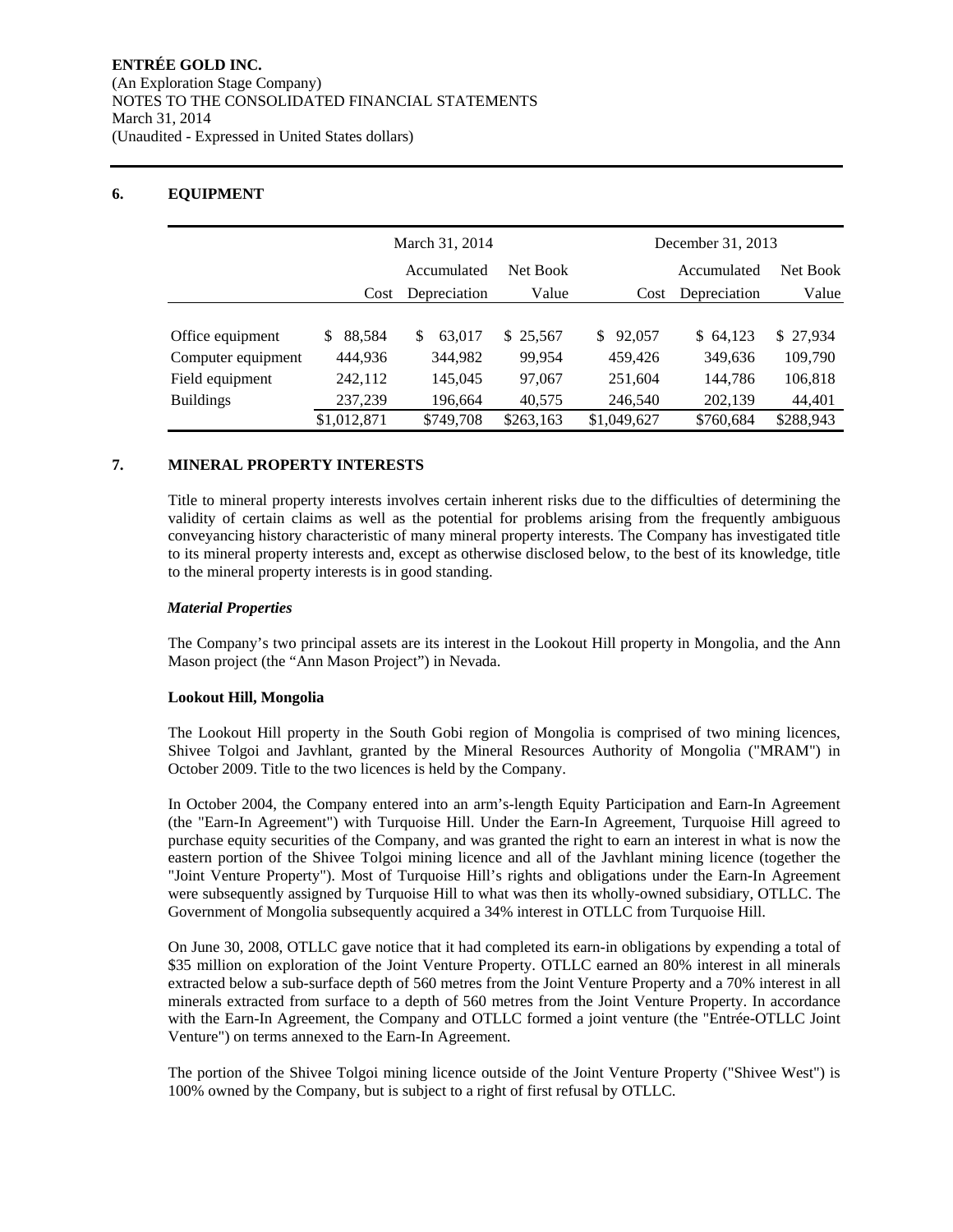#### **7. MINERAL PROPERTY INTERESTS** (cont'd...)

*Material Properties* (cont'd...)

#### **Lookout Hill, Mongolia** (cont'd...)

The conversion of the original Shivee Tolgoi and Javhlant exploration licences into mining licences was a condition precedent to the Investment Agreement (the "Investment Agreement") between Turquoise Hill, OTLLC, the Government of Mongolia and Rio Tinto International Holdings Limited. The licences are part of the contract area covered by the Investment Agreement, although the Company is not a party to the Investment Agreement. The Shivee Tolgoi and Javhlant mining licences were each issued for a 30 year term and have rights of renewal for two further 20 year terms.

On February 27, 2013, notice (the "Notice") was delivered to the Company that the Ministry of Mining had cancelled the July 2009 Order (the "2009 Order") registering the reserves on the Joint Venture Property. The Notice stated that the 2009 Order breached sections of the Minerals Law of Mongolia and Charter of the Minerals Resource Counsel that give the head of MRAM the authority to register reserves, rather than the Minister of Mineral Resources and Energy. The Notice further advised that the Company is temporarily restricted from transferring, selling or leasing the Shivee Tolgoi and Javhlant mining licences. On September 4, 2013, the Minister of Mining issued Order No. 179, advising the Minerals Professional Council to re-submit its previous conclusions regarding the reserves to MRAM for review and registration.

On September 6, 2013, the head of MRAM ordered that the reserves on the Joint Venture Property be registered. The Company was also subsequently advised that the temporary transfer restriction on the joint venture mining licences will be lifted.

As of March 31, 2014, the Entrée-OTLLC Joint Venture had expended approximately \$26.3 million to advance the Joint Venture Property. Under the terms of the Entrée-OTLLC Joint Venture, OTLLC contributed on behalf of the Company its required participation amount charging interest at prime plus 2% (Note 8).

#### **Ann Mason, Nevada, United States**

The Ann Mason Project is defined by a series of both unpatented lode claims on public land administered by the Bureau of Land Management, and title to patented lode claims. The project area includes the Ann Mason and the Blue Hill deposits, and several early-stage copper porphyry targets including the Blackjack IP, Blackjack Oxide, Roulette and Minnesota targets.

Certain of the unpatented lode claims are leased to the Company pursuant to a mining lease and option to purchase agreement ("MLOPA") with two individuals. Under the MLOPA, the Company is granted the option to purchase the claims for \$500,000. If the Company exercises its option, the claims will be subject to a 3% net smelter returns ("NSR") royalty (which may be bought down to a 1% NSR royalty for \$2 million). The MLOPA also provides for annual advance minimum royalty payments of \$27,500 which commenced in June 2011 and will continue until the commencement of sustained commercial production. The advance payments will be credited against future royalty payments or the buy down of the royalty.

In September 2009, the Company entered into an agreement whereby the Company may acquire an 80% interest in certain unpatented lode claims formerly known as the Roulette property. In order to acquire its interest, the Company must: (a) incur expenditures of \$1,000,000, make cash payments of \$140,000 and issue 85,000 common shares of the Company within three years (completed); (b) make aggregate advance royalty payments totalling \$375,000 between the fifth and tenth anniversaries of the agreement; and (c) deliver a bankable feasibility study before the tenth anniversary of the agreement.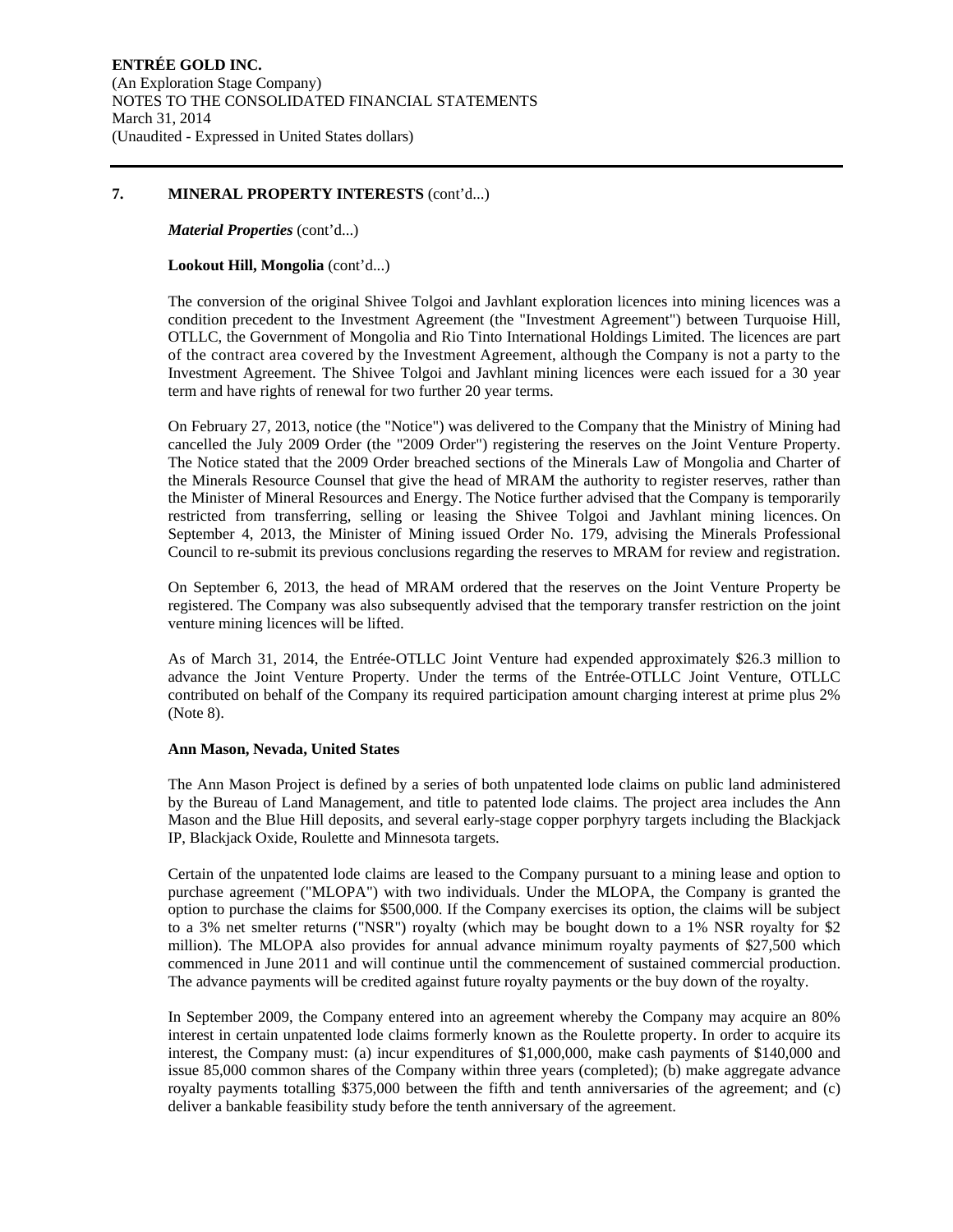#### **7. MINERAL PROPERTY INTERESTS** (cont'd...)

#### *Material Properties* (cont'd...)

#### **Ann Mason, Nevada, United States** (cont'd...)

During the year ended December 31, 2012, the Company, through a combination of staking and purchase agreements, acquired certain patented and unpatented lode claims within or contiguous to the boundaries of its Ann Mason Project pursuant to which the Company paid \$3,721,170 and issued 40,000 common shares valued at \$52,293.

In February 2013, the Company entered into an agreement with Sandstorm Gold Ltd. ("Sandstorm") whereby the Company granted Sandstorm a 0.4% NSR royalty over certain of the unpatented lode claims, including the claims covering the Ann Mason and Blue Hill deposits, in return for an upfront payment of \$5 million (the "Sandstorm NSR Payment") which was recorded as a recovery to acquisition costs. In addition, certain of the patented lode claims are subject to a 2% NSR royalty.

#### *Other Properties*

During the three months ended March 31, 2014, the Company also had interests in non-material properties in Australia, United States and Peru. Non-material properties include the following:

#### **Australia Properties**

The Company holds a 53.7% interest in the Blue Rose copper-iron-gold-molybdenum joint venture property, with Giralia Resources Pty Ltd., now a subsidiary of Atlas Iron Limited (ASX:AGO - "Atlas"), retaining the remaining 46.3% interest.

#### **Lordsburg and Oak Grove**

During the year ended December 31, 2012, the Company entered into an agreement to purchase a 100% interest in the Lordsburg and Oak Grove properties, New Mexico, subject to a 2% NSR royalty. Pursuant to the agreement, the Company paid \$100,000 and issued 500,000 common shares valued at \$326,483. During the year ended December 31, 2013, the Company abandoned the unpatented lode claims comprising the Oak Grove property and recorded an impairment of mineral property interests of \$437,732.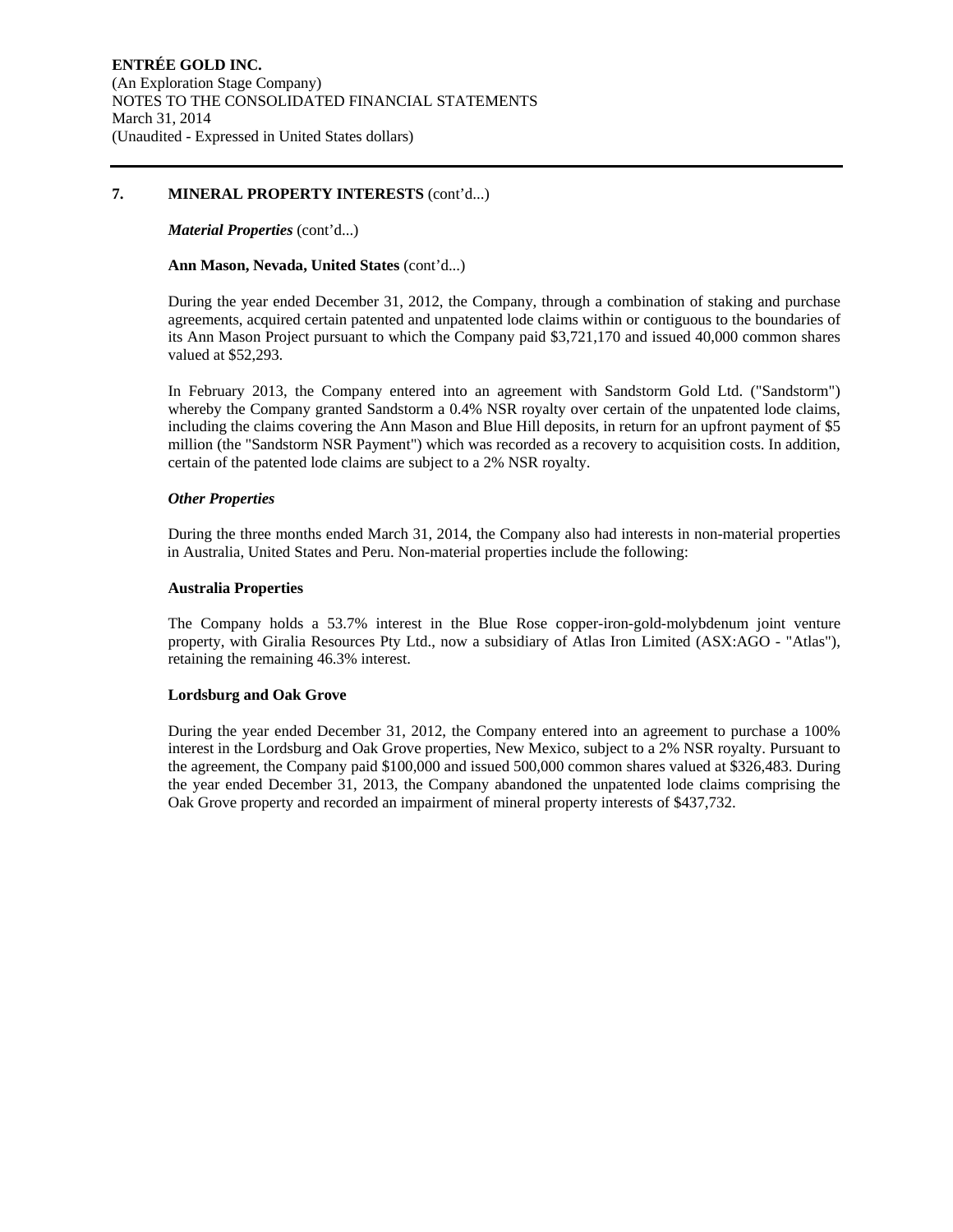#### **7. MINERAL PROPERTY INTERESTS** (cont'd...)

Capitalized mineral property acquisition costs are summarized as follows:

|                            | March 31,<br>2014 |               | December 31,<br>2013 |
|----------------------------|-------------------|---------------|----------------------|
| <b>USA</b>                 |                   |               |                      |
| Ann Mason                  | \$<br>45,703,348  | <sup>\$</sup> | 47,495,218           |
| Lordsburg                  | 475,527           |               | 494,171              |
| Other                      | 272,071           |               | 282,738              |
| <b>Total USA</b>           | 46,450,946        |               | 48,272,127           |
| <b>AUSTRALIA</b>           |                   |               |                      |
| <b>Blue Rose JV</b>        | 514,275           |               | 534,438              |
| <b>Total Australia</b>     | 514,275           |               | 534,438              |
| <b>Total all locations</b> | 46,965,221        | S             | 48,806,565           |

Ann Mason capitalized mineral property acquisition costs are net of the \$5 million Sandstorm NSR Payment.

Expensed exploration costs are summarized as follows:

|                                | Three Months<br>Ended<br>March 31,<br>2014 |               | Three Months<br>Ended<br>March 31,<br>2013 |
|--------------------------------|--------------------------------------------|---------------|--------------------------------------------|
| Mongolia<br><b>US</b><br>Other | \$<br>946,310<br>533,028<br>84,808         | -S            | 529,834<br>941,031<br>132,925              |
| <b>Total all locations</b>     | \$<br>1,564,146                            | $\mathcal{S}$ | 1,603,790                                  |

#### **8. LOANS PAYABLE**

Under the terms of the Entrée-OTLLC Joint Venture (Note 7), OTLLC will contribute funds to approved joint venture programs and budgets on the Company's behalf. Interest on each loan advance shall accrue at an annual rate equal to OTLLC's actual cost of capital or the prime rate of the Royal Bank of Canada, plus two percent (2%) per annum, whichever is less, as at the date of the advance. The loans will be repayable by the Company monthly from ninety percent (90%) of the Company's share of available cash flow from the Entrée-OTLLC Joint Venture. In the absence of available cash flow, the loans will not be repayable. The loans are not expected to be repaid within one year.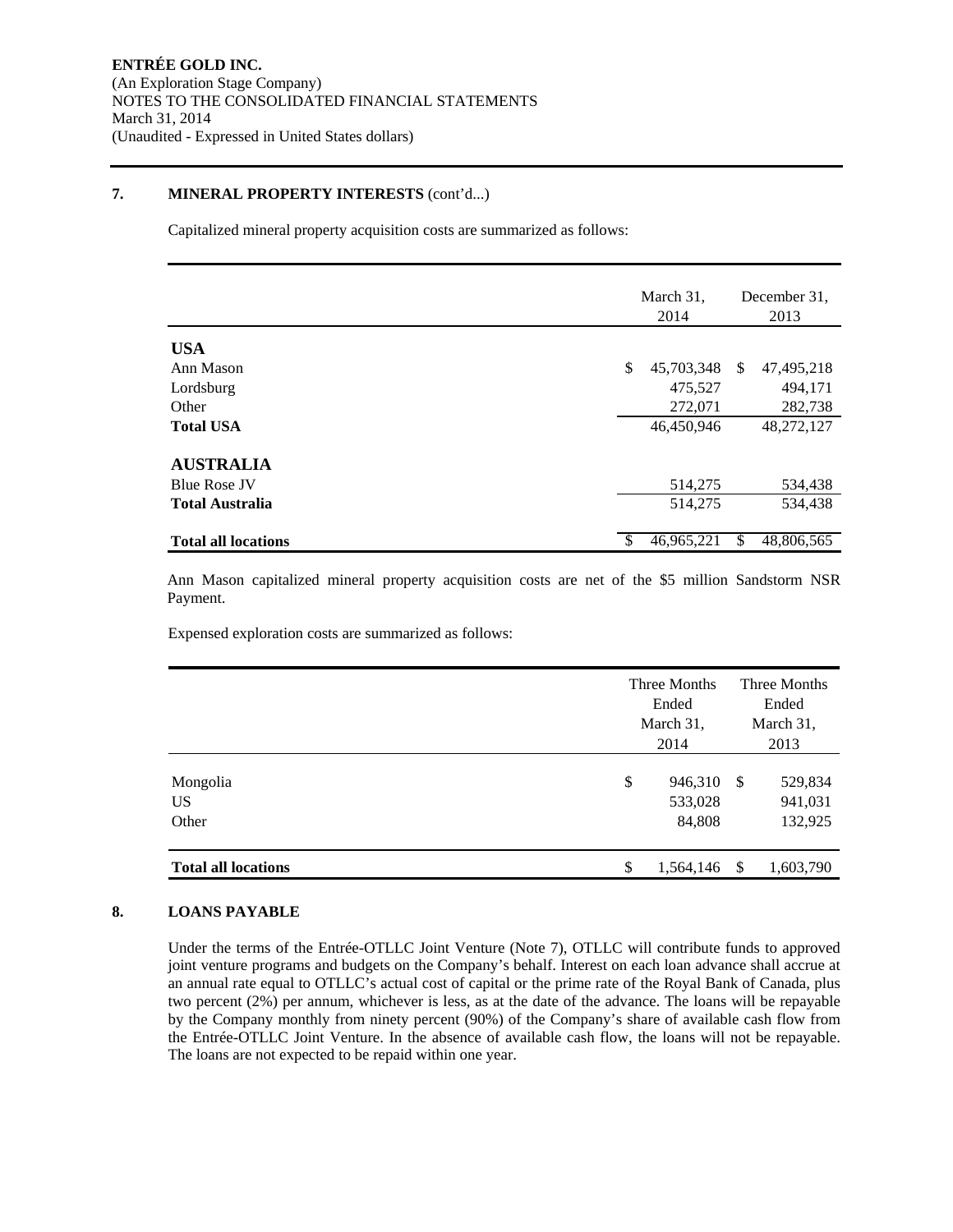#### **9. SANDSTORM FINANCING ARRANGEMENT**

In February 2013, the Company entered into an equity participation and funding agreement with Sandstorm that provided an upfront deposit (the "Deposit") from Sandstorm of \$40 million. The Company will use future payments that it receives from its mineral property interests to purchase and deliver metal credits to Sandstorm, in amounts that are indexed to the Company's share of gold, silver and copper production from the Joint Venture Property as follows:

- 25.7% of the Company's share of gold and silver, and 2.5% of the Company's share of copper, produced from the portion of the Shivee Tolgoi mining licence included in the Joint Venture Property; and
- 33.8% of the Company's share of gold and silver, and 2.5% of the Company's share of copper, produced from the Javhlant mining licence.

In addition to the Deposit, upon delivery of the metal credits Sandstorm will make a cash payment to the Company equal to the lesser of the prevailing market price and \$220 per ounce of gold, \$5 per ounce of silver and \$0.50 per pound of copper (subject to inflation adjustments). After approximately 8.6 million ounces of gold, 40.3 million ounces of silver and 9.1 billion pounds of copper have been produced from the entire Joint Venture Property, the cash payment will increase to the lesser of the prevailing market price and \$500 per ounce of gold, \$10 per ounce of silver and \$1.10 per pound of copper (subject to inflation adjustments). To the extent that the prevailing market price is greater than the amount of the cash payment, the difference between the two will be credited against the Deposit (the net amount of the Deposit being the "Unearned Balance").

In the event of a partial expropriation of the Company's interest in the Joint Venture Property, which is not reversed during the abeyance period provided for in the equity participation and funding agreement, the Company will be required to return a pro rata portion of the Deposit (the amount of the repayment not to exceed the amount of the Unearned Balance) and the metal credits that the Company is required to deliver will be reduced proportionately. In the event of a full expropriation, the full amount of the Unearned Balance must be returned with interest.

The Company is not required to deliver actual metal, and the Company may use revenue from any of its assets to purchase the requisite amount of metal credits.

The Company recorded the Deposit as deferred revenue and will recognize amounts in revenue as metal credits are delivered to Sandstorm, which is currently scheduled to commence in 2019.

In addition, the Company entered into an agreement with Sandstorm whereby the Company granted Sandstorm a 0.4% NSR royalty over certain of the Ann Mason Project claims, including the claims covering the Ann Mason and Blue Hill deposits, in return for the Sandstorm NSR Payment of \$5 million which was recorded as a recovery to acquisition costs.

The Company also completed a private placement with Sandstorm for gross proceeds of \$9,722,897.

The transactions costs related to the Sandstorm financing arrangement incurred in 2013 were \$936,926 for consultancy and advisory fees, \$192,203 for legal fees included in general and administration expenses and \$86,636 for share issuance costs.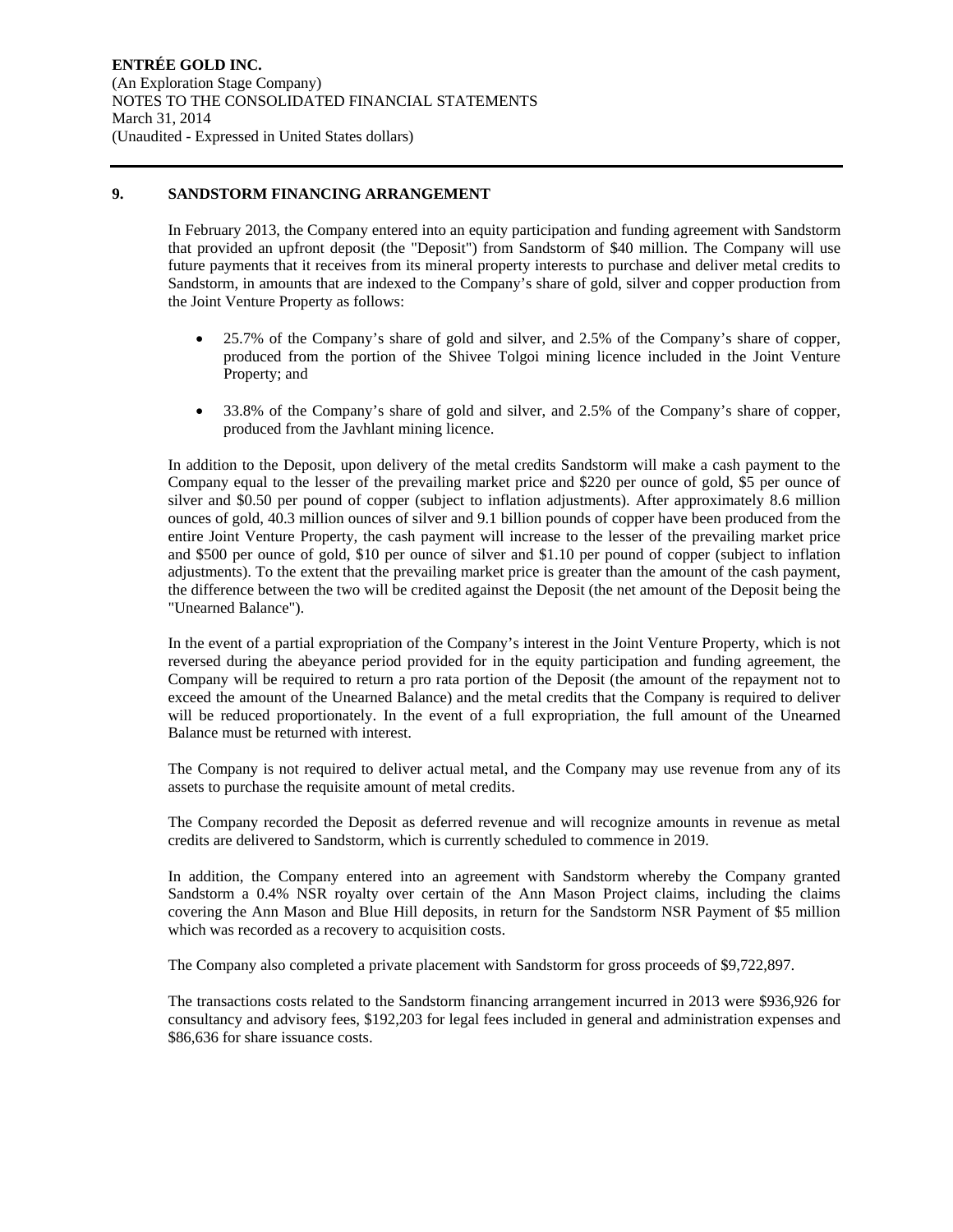#### **10. COMMON STOCK**

#### **Share issuances**

No shares were issued during the three months ended March 31, 2014.

#### **Stock options**

The Company has adopted a stock option plan (the "Plan") to grant options to directors, officers, employees and consultants. Under the Plan, the Company may grant options to acquire up to 10% of the issued and outstanding shares of the Company. Options granted can have a term of up to ten years and an exercise price typically not less than the Company's closing stock price on the last trading day before the date of grant. Vesting is determined at the discretion of the Board of Directors.

The Company uses the Black-Scholes option pricing model to determine the fair value of stock options granted. For employees, the compensation expense is amortized on a straight-line basis over the requisite service period which approximates the vesting period. Compensation expense for stock options granted to non-employees is recognized over the contract services period or, if none exists, from the date of grant until the options vest. Compensation associated with unvested options granted to non-employees is re-measured on each balance sheet date using the Black-Scholes option pricing model.

The Company uses historical data to estimate option exercise, forfeiture and employee termination within the valuation model. The risk-free interest rate is based on a treasury instrument whose term is consistent with the expected term of the stock options. The Company has not paid and does not anticipate paying dividends on its common stock; therefore, the expected dividend yield is assumed to be zero. Companies are required to utilize an estimated forfeiture rate when calculating the expense for the reporting period. Based on the best estimate, management applied the estimated forfeiture rate of Nil in determining the expense recorded in the accompanying Statements of Operations and Comprehensive Loss.

Stock option transactions are summarized as follows:

|                              |                   | Weighted Average<br><b>Exercise Price</b> |
|------------------------------|-------------------|-------------------------------------------|
|                              | Number of Options | (C <sub>s</sub> )                         |
| Balance at December 31, 2012 | 9,223,000         | 1.98                                      |
| Granted                      | 7,560,000         | 0.47                                      |
| Expired                      | (2,379,500)       | 1.80                                      |
| Forfeited                    | (3,000)           | 1.25                                      |
| Balance at December 31, 2013 | 14,400,500        | 1.22                                      |
| Expired                      | (1,339,000)       | 1.32                                      |
| Balance at March 31, 2014    | 13,061,500        | 1.21                                      |

The number of stock options exercisable at March 31, 2014 was 13,061,500.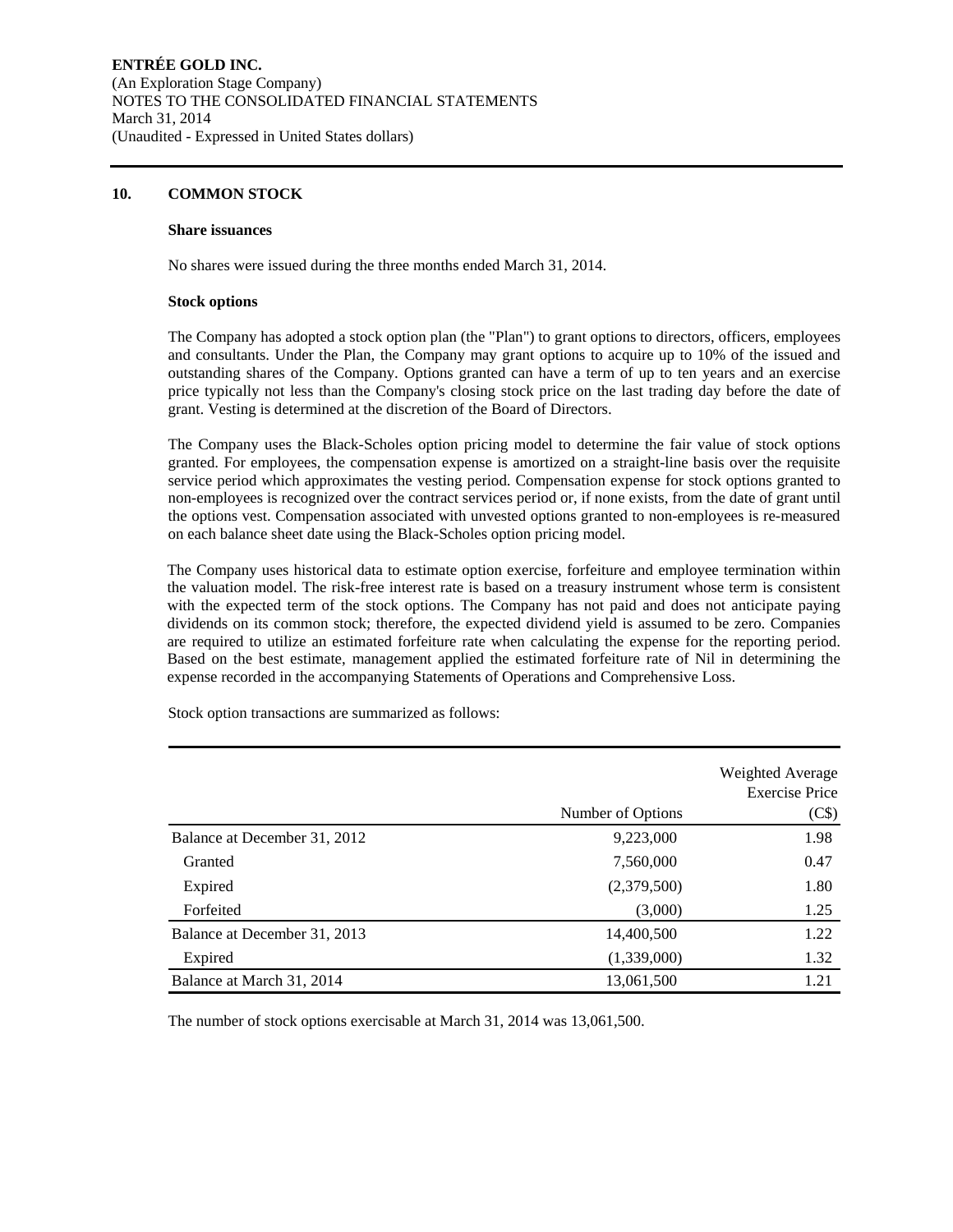#### **10. COMMON STOCK (cont'd…)**

#### **Share options** (cont'd…)

At March 31, 2014, the following stock options were outstanding:

| Number of<br>Options | Exercise<br>Price<br>(C\$) | Aggregate<br>Intrinsic Value<br>(C\$) | <b>Expiry Date</b> | Number of<br>Options<br>Exercisable | Aggregate<br>Intrinsic Value<br>(C\$) |
|----------------------|----------------------------|---------------------------------------|--------------------|-------------------------------------|---------------------------------------|
|                      |                            |                                       |                    |                                     |                                       |
| 1,472,500            | 2.60                       | $\overline{\phantom{m}}$              | December 29, 2014  | 1,472,500                           |                                       |
| 300,000              | 2.34                       | $\overline{\phantom{0}}$              | September 22, 2015 | 300,000                             |                                       |
| 1,372,500            | 2.86                       | $\overline{\phantom{m}}$              | November 22, 2015  | 1,372,500                           |                                       |
| 200,000              | 3.47                       | $\overline{\phantom{a}}$              | January 4, 2016    | 200,000                             |                                       |
| 125,000              | 2.94                       | $\overline{\phantom{a}}$              | March 8, 2016      | 125,000                             |                                       |
| 150,000              | 2.05                       | $\overline{\phantom{a}}$              | July 7, 2016       | 150,000                             |                                       |
| 100,000              | 2.23                       | $\overline{\phantom{a}}$              | July 15, 2016      | 100,000                             |                                       |
| 1,681,500            | 1.25                       | $\overline{\phantom{a}}$              | January 6, 2017    | 1,681,500                           |                                       |
| 100,000              | 0.73                       | $\overline{\phantom{a}}$              | June 18, 2017      | 100,000                             |                                       |
| 4,985,000            | 0.56                       | ÷,                                    | March 15, 2018     | 4,985,000                           |                                       |
| 50,000               | 0.32                       | 3,500                                 | April 9, 2018      | 50,000                              | 3,500                                 |
| 150,000              | 0.34                       | 7,500                                 | June 27, 2018      | 150,000                             | 7,500                                 |
| 2,375,000            | 0.30                       | 213,750                               | December 19, 2018  | 2,375,000                           | 213,750                               |
| 13,061,500           |                            | \$<br>224,750                         |                    | 13,061,500                          | \$<br>224,750                         |

The aggregate intrinsic value in the preceding table represents the total intrinsic value, based on the Company's closing stock price of C\$0.39 per share as of March 31, 2014, which would have been received by the option holders had all option holders exercised their options as of that date. The total number of inthe-money options vested and exercisable as of March 31, 2014 was 2,575,000. The total intrinsic value of options exercised during the three months ended March 31, 2014 was \$Nil (March 31, 2013 - \$Nil).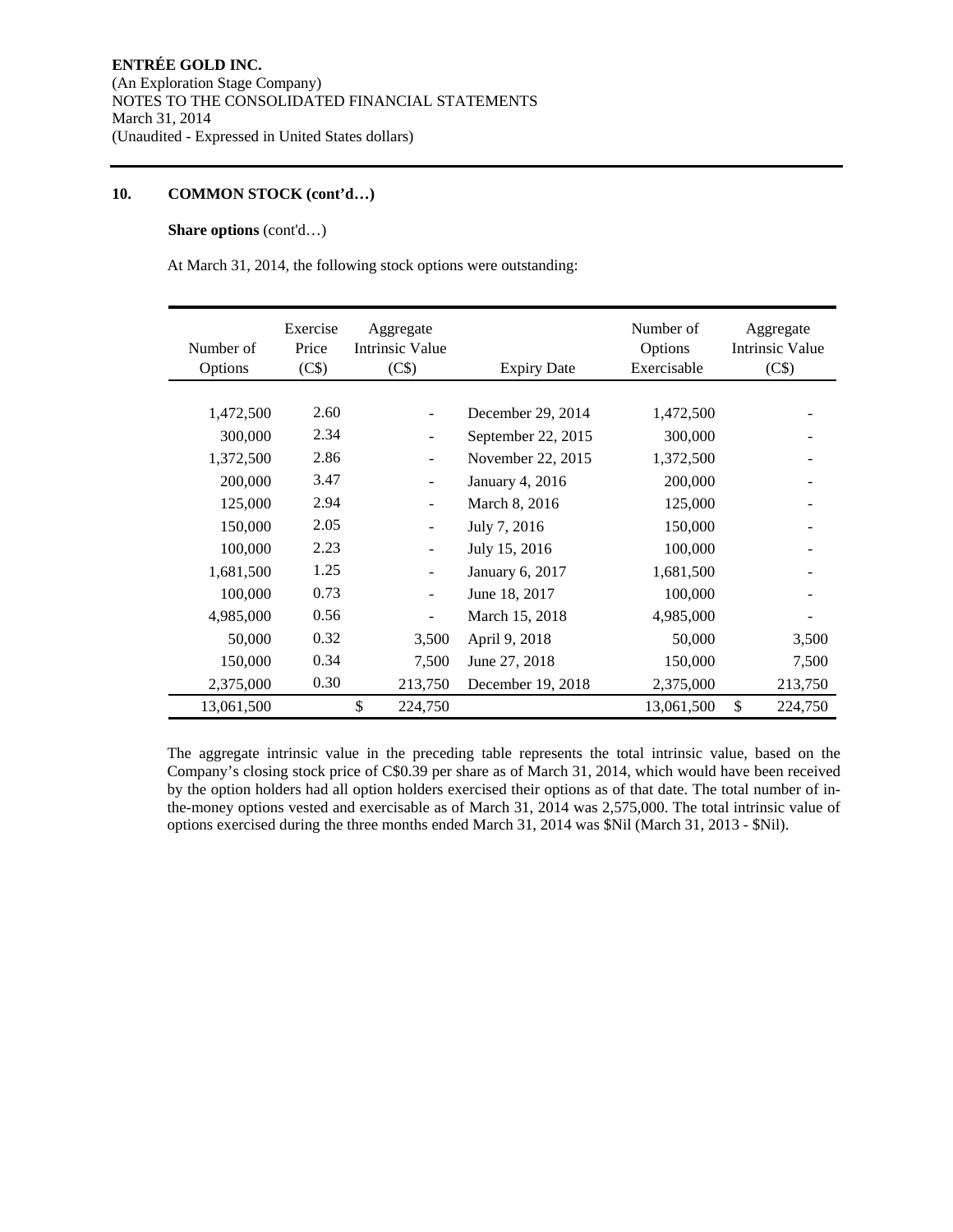#### **10. COMMON STOCK** (cont'd…)

#### **Stock-based compensation**

No stock options were granted during the three months ended March 31, 2014. The fair value of stock options granted during the three months ended March 31, 2014 was \$Nil (March 31, 2013 - \$1,011,538). Stock-based compensation recognized during the three months ended March 31, 2014 was \$Nil (March 31, 2013 - \$1,010,380) which has been recorded in the consolidated statements of operations as follows with corresponding additional paid-in capital recorded in stockholders' equity:

|                            |           | Three Months |           | Three Months |    |               |
|----------------------------|-----------|--------------|-----------|--------------|----|---------------|
|                            | Ended     |              | Ended     |              |    | Cumulative to |
|                            | March 31, |              | March 31, |              |    | March 31,     |
|                            |           | 2014         |           | 2013         |    | 2014          |
| Exploration                | \$        | ۰.           | \$        | 148,125      | -S | 4,369,529     |
| General and administration |           |              |           | 862,255      |    | 19,806,528    |
|                            | S         | ۰.           |           | 1,010,380    | S  | 24,176,057    |

The following weighted-average assumptions were used for the Black-Scholes valuation of stock options granted:

| March 31,<br>2014        | March 31,<br>2013 |
|--------------------------|-------------------|
|                          |                   |
|                          | 1.25%             |
| -                        | 4.3               |
| ٠                        | 76%               |
| $\overline{\phantom{a}}$ | 0.00%             |
|                          |                   |

#### **11. SEGMENT INFORMATION**

The Company operates in one business segment being the exploration of mineral property interests.

Geographic information is as follows:

|                     | March 31,<br>2014  |     | December 31.<br>2013 |
|---------------------|--------------------|-----|----------------------|
|                     |                    |     |                      |
| Identifiable assets |                    |     |                      |
| <b>USA</b>          | \$<br>47, 375, 552 | -\$ | 49,405,542           |
| Canada              | 43,398,773         |     | 45,822,245           |
| Australia           | 1,614,642          |     | 1,642,736            |
| Mongolia            | 363,644            |     | 504,408              |
| Other               | 31,439             |     | 20,174               |
|                     | \$<br>92,784,050   | S   | 97,395,105           |
|                     |                    |     |                      |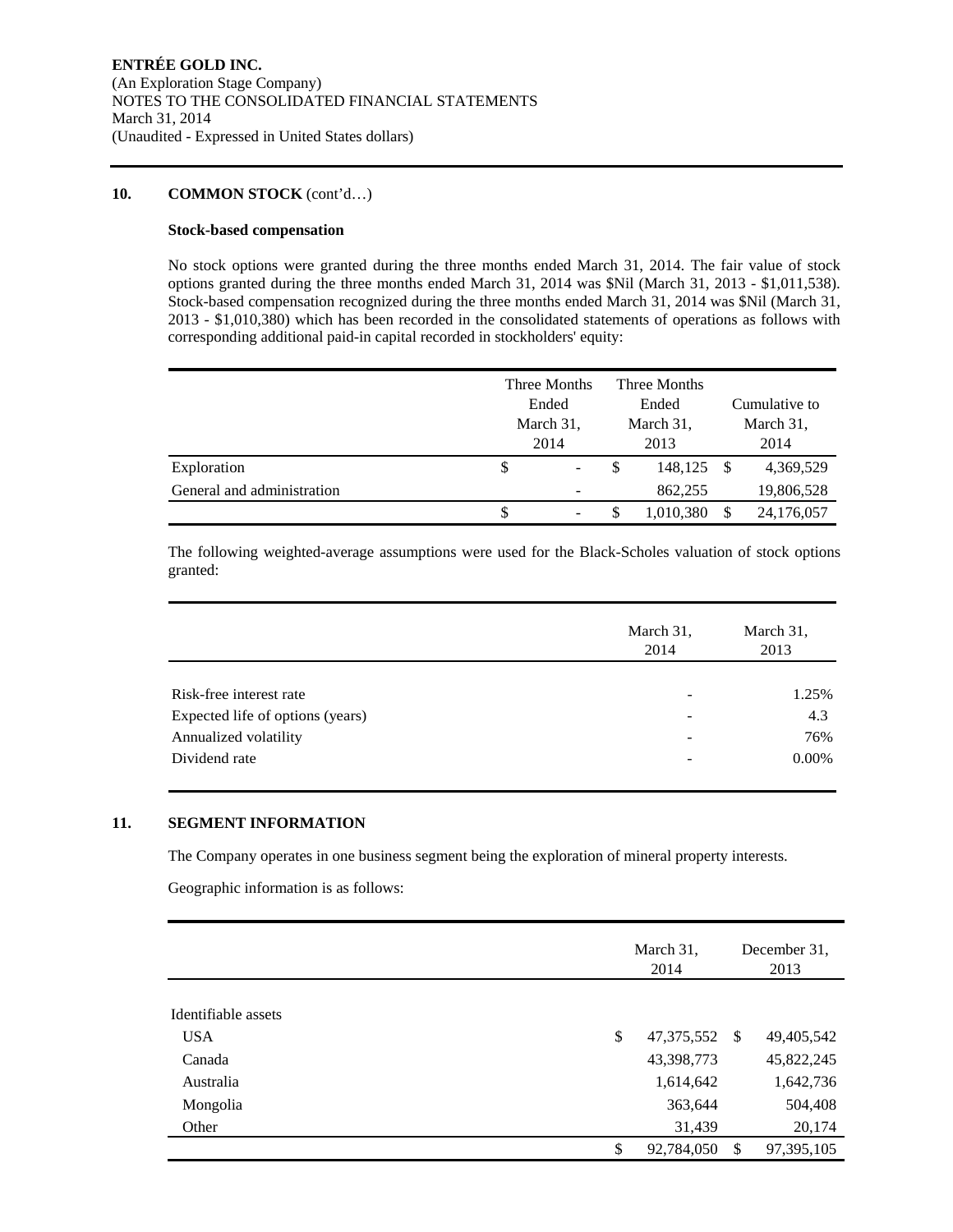#### **12. FINANCIAL INSTRUMENTS**

The Company's financial instruments generally consist of cash and cash equivalents, receivables, deposits, accounts payable and accrued liabilities and loans payable. Unless otherwise noted, it is management's opinion that the Company is not exposed to significant interest or credit risks arising from these financial instruments. The fair value of these financial instruments approximates their carrying values, except as noted below.

The Company is exposed to currency risk by incurring certain expenditures in currencies other than the Canadian dollar. The Company does not use derivative instruments to reduce this currency risk.

Fair value measurement is based on a fair value hierarchy, which requires an entity to maximize the use of observable inputs and minimize the use of unobservable inputs when measuring fair value. The standard describes three levels of inputs that may be used to measure fair value which are:

Level 1 — Quoted prices that are available in active markets for identical assets or liabilities.

Level  $2 -$  Quoted prices in active markets for similar assets that are observable.

Level 3 — Unobservable inputs that are supported by little or no market activity and that are significant to the fair value of the assets or liabilities.

At March 31, 2014, the Company had Level 1 financial instruments, consisting of cash and cash equivalents, with a fair value of \$44,440,659.

### Three Months Ended March 31, 2014 Three Months Ended March 31, 2013 **Accumulated OCI, beginning of period:** Currency translation adjustment  $\qquad$   $\qquad$   $\qquad$   $\qquad$   $\qquad$   $\qquad$   $\qquad$   $\qquad$   $\qquad$   $\qquad$   $\qquad$   $\qquad$   $\qquad$   $\qquad$   $\qquad$   $\qquad$   $\qquad$   $\qquad$   $\qquad$   $\qquad$   $\qquad$   $\qquad$   $\qquad$   $\qquad$   $\qquad$   $\qquad$   $\qquad$   $\qquad$   $\qquad$   $\qquad$   $\qquad$   $\q$ \$ 3,253,019 465,615 \$ **Other comprehensive loss for the period:** Currency translation adjustments  $\frac{1}{2}$  (1,696,288) \$ (583,198)  $(1,696,288)$  \$  $(583,198)$ **Accumulated OCI, end of period:** Currency translation adjustment  $\qquad \qquad$  (1,230,673) \$ 2,669,821  $$ (1,230,673) \$ 2,669,821$

#### **13. ACCUMULATED OTHER COMPREHENSIVE INCOME (OCI)**